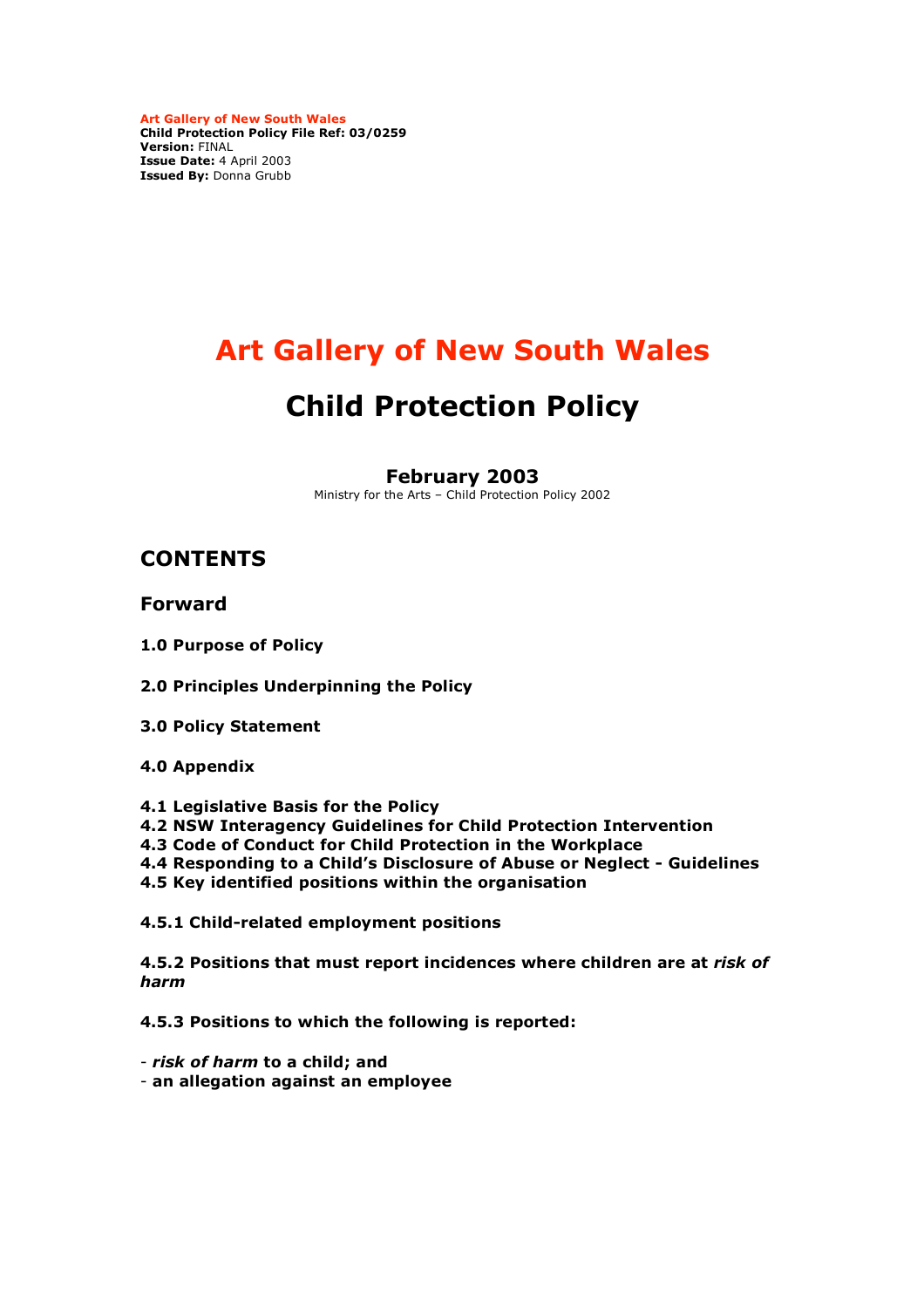## **FORWARD**

The NSW Government is strongly committed to the protection of children and young people and has introduced new child protection legislation to demonstrate that commitment. The legislation includes new responsibilities for organisations who have unsupervised contact with children and young people and extends to entertainment and educational institutions.

As an arts/cultural collecting and educational institution, the Art Gallery of NSW provides important educational and entertainment services to children and young people. Providing an environment which supports the safety, welfare and wellbeing of children and young people during their visit to our organisation is now not only a moral obligation, but also a requirement under the new legislation.

The Gallery's *Child Protection Policy* and *Child Protection Procedures* have been established to assist in meeting our commitment and obligations to protect children and young people during their visit to and contact with the Art Gallery.

The new legislation places a number of responsibilities upon this organisation. For the most part, only people in positions (paid or unpaid) which have direct contact with children, are affected. However, the Art Gallery also has management responsibilities in relation to investigation and reporting incidents considered to indicate a risk of harm to children and allegations against employees. The affected positions and an outline of their responsibilities under the legislation are provided at Appendix 4.5 of this policy. The Art Gallery's Child Protection Procedures should be consulted for guidance on implementing these responsibilities.

While other staff within the Art Gallery may not have direct contact with children or young people at work in normal circumstances, they are expected to be aware of the Gallery's *Child Protection Policy* and observe the Code of Conduct and principles for child protection should it be necessary.

It is important to note that this *Child Protection Policy* and the *Child Protection Procedures* have an interrelationship with other key policies of the Art Gallery, including our Code of Conduct and our Workplace Relations Policy and procedures. It may be necessary from time-to-time to refer to these other policies and procedures to ensure all people are treated with respect and fairness while safeguarding children and young people.

I am proud to lead an organisation which has an excellent record in providing services to children and young people and I trust that this policy and the *Child Protection Procedures* will serve to strengthen the organisation's commitment to protecting children and young people.

Edmund Capon Director Art Gallery of NSW 17 February 2003

## **1.0 PURPOSE OF POLICY**

1.1 To ensure that the Art Gallery meets its responsibilities for the safety, welfare and well-being of children and young people.

1.2 To guide all staff in appropriate conduct for contact with children and young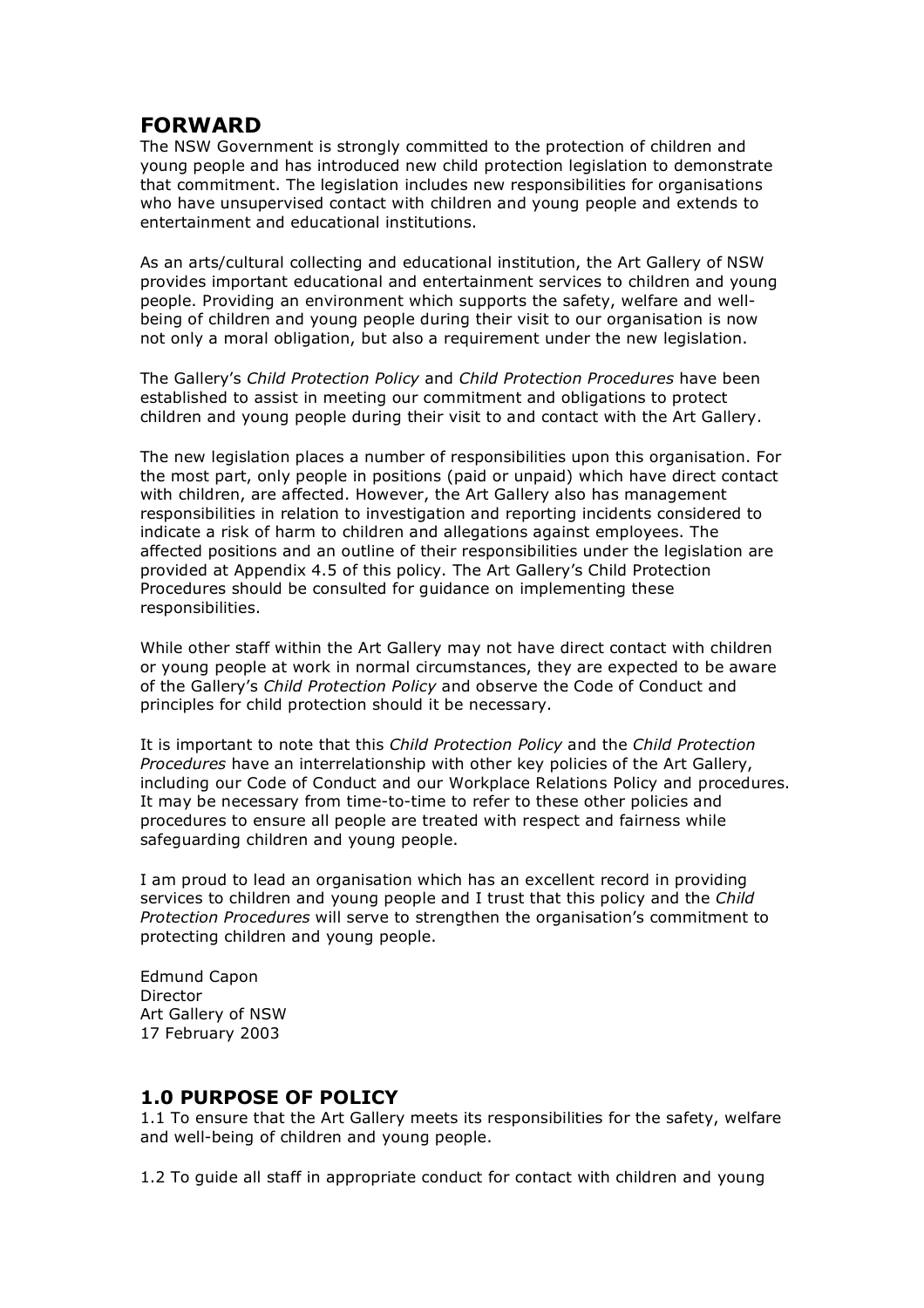people in the workplace.

1.3 To ensure that recruitment procedures and disciplinary procedures are compliant with the requirements under the *NSW Child Protection (Prohibited Employment) Act 1998, NSW Commission for Children and Young People Act 1998*, and *NSW Ombudsman Amendment (Child Protection and Community Services) Act 1998.*

1.4 To provide clarity for relevant staff around their legal responsibilities as mandatory reporters of risk of harm to children and young people under section 27 of the *Children and Young Persons (Care and Protection) Act 1998.*

1.5 To direct staff regarding procedures for reporting risk of harm to children and young people.

1.6 To provide relevant staff with information and guidance regarding exercising the judgements involved with reporting risk of harm to children and young people.

## **2.0 PRINCIPLES UNDERPINNING THE POLICY**

2.1 The Art Gallery has educational and recreational activities important to children and young people.

2.2 Children and young people are valued visitors to the Gallery and have a right to feel safe and protected from all forms of abuse and neglect during their visit to our organisation.

2.3 All forms of child abuse and neglect cause harm to children.

2.4 Protection of children and young people is the role of adults in the community.

2.5 Professionals working with children have particular legal and ethical responsibilities to support the safety, welfare and well-being of children and young people.

2.6 Whilst there are key government agencies with statutory responsibility for child protection, all agencies working with children need to work co-operatively for the safety, welfare and well-being of children and young people.

2.7 Agencies working with children have a responsibility to ensure their operations and processes support the protection of children and young people.

2.8 The response to allegations or convictions of child abuse made against an employee (paid and unpaid) will respect the employee's right to natural justice and due process and will be compliant with other relevant policy and procedures including the grievance procedures, harassment procedures and the code of conduct.

## **3.0 POLICY STATEMENT**

3.1 The Art Gallery of NSW is committed to promoting the safety, welfare and well-being of children and young people to whom the organisation provides a service or with whom the organisation has contact.

3.2 All staff are required to provide services and conduct duties in a manner that respects the right of all children to safety and protection from all forms of abuse and neglect and that complies with the Code of Conduct for Child Protection in the Workplace (see 4.3 in the Appendix).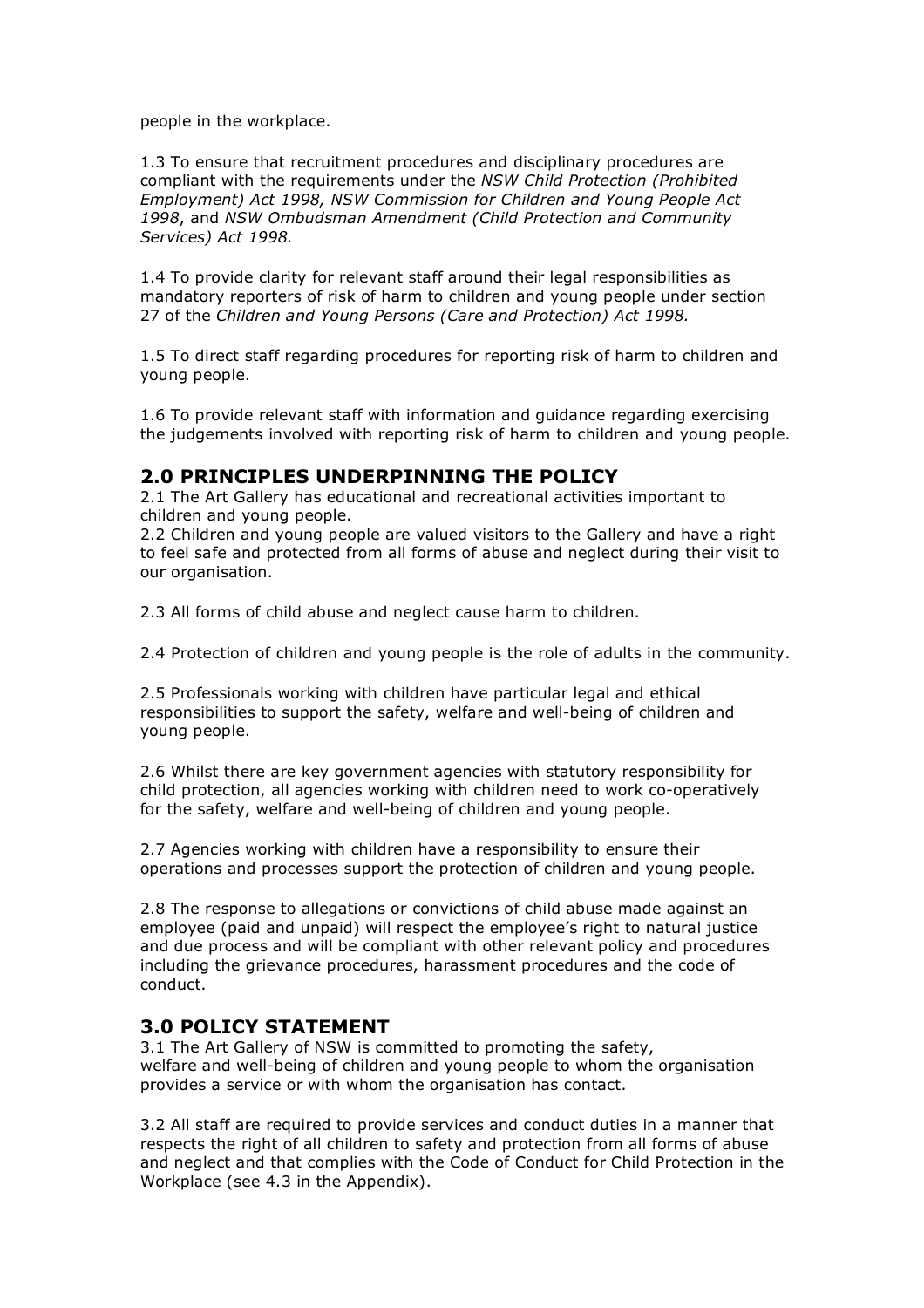3.3 The safety, welfare and well-being of the child or young person is the paramount consideration in service delivery to any consumers aged under 18 years.

3.4 Recruitment and selection processes for all child-related employment positions will be managed in accordance with the law.

3.5 Risk of harm to children will be reported in accordance with the law.

3.6 Allegations or convictions of child abuse made against employees will be reported and responded to in accordance with the law.

3.7 Records kept in relation to child protection matters will be maintained in separate secure storage, access to such records will be strictly limited and controlled and confidentiality of parties involved will be maintained in accordance with the law.

3.8 The Art Gallery of NSW will ensure that all employees and volunteers are provided with the Child Protection Policy and in addition, employees and volunteers in identified key positions will be provided with the Child Protection Procedures and appropriate training and guidance to be aware of their reporting obligations under NSW legislation. Employees and volunteers in key identified positions will also be expected to certify that they understand their reporting obligations as outlined in the Child Protection Procedures.

## **4.0 APPENDICES**

**4.1 Legislative Basis for the Policy**

**4.2 NSW Interagency Guidelines for Child Protection Intervention**

**4.3 Code of Conduct for Child Protection in the Workplace**

**4.4 Responding to a Child's Disclosure of Abuse or Neglect - Guidelines**

- **4.5 Key identified positions within the organisation**
- **4.5.1 Child-related employment positions**

**4.5.2 Positions that must report incidences where children are at** *risk of harm*

**4.5.4 Positions to which the following is reported:** - *risk of harm* **to a child; and** - **an allegation against an employee**

## **Appendix 4.1**

#### **4.1 LEGISLATIVE BASIS FOR THE POLICY**

There are a number of pieces of NSW legislation which impact upon the child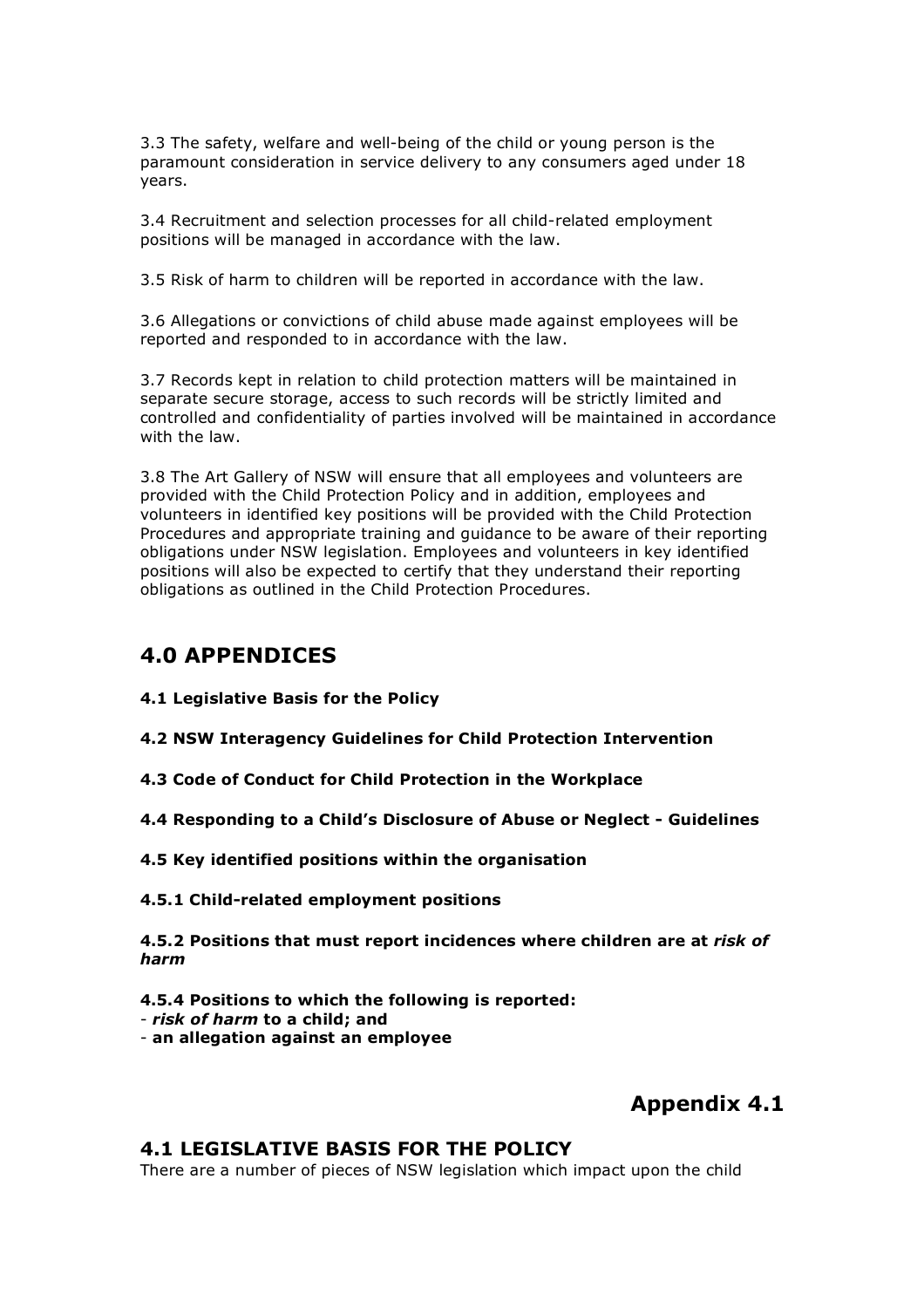protection responsibilities of the organisation and which form the basis of this Child Protection Policy.

In December 1998, the NSW Parliament passed four statutes, which together form what is commonly referred to as the child protection legislative reform package.

The package which comprehensively addresses child protection issues is comprised of the following four pieces of legislation:

Children and Young Persons (Care and Protection) Act 1998

Child Protection (Prohibited Employment) Act 1998

Commission for Children and Young People Act 1998

Ombudsman Amendment (Child Protection and Community Services) Act 1998

The following summary provides a basic description of the four pieces of legislation.

#### **4.1.1 Children and Young Persons (Care and Protection) Act 1998**

This piece of legislation provides for the care and protection of, and the provision of services to children and young persons and their carers. It is the Act which authorises the Department of Community Services and its officers to intervene and provide the necessary services and assistance to ensure the safety, welfare and well-being of children and young persons. The Act has been proclaimed progressively. All sections of the Act relevant to this policy are proclaimed.

## **4.1.2 Child Protection (Prohibited Employment) Act 1998**

This piece of legislation makes it an offence for a person convicted of a serious sex offence (a prohibited person) or a registrable person under the Child Protection (Offenders Registration) Act 2000, to apply for or undertake or remain in, child-related employment. It does not apply if an order from the Industrial Relations Commission or the Administrative Decisions Tribunal, declares that the Act does not apply to a particular person.

Under this Act:

· Employers must ask existing employees, both paid and unpaid, and preferred applicants for employment to declare if they are a prohibited person or not. · All employees in child-related employment (paid or unpaid) must inform their employer if they are a "prohibited person"(someone who has been convicted of a serious sexual offence or who has had a finding for a charge of a serious sexual offence proven in court even if a conviction was not recorded) or remove themselves from child-related employment.

The Act took effect from 3 July 2000. Under the provisions of this Act any person working in child-related employment must disclose to their employer whether or not they have been convicted of a serious sex offence (other than where there is an exemption order in force declaring that this Act does not apply to the person in respect of the offence).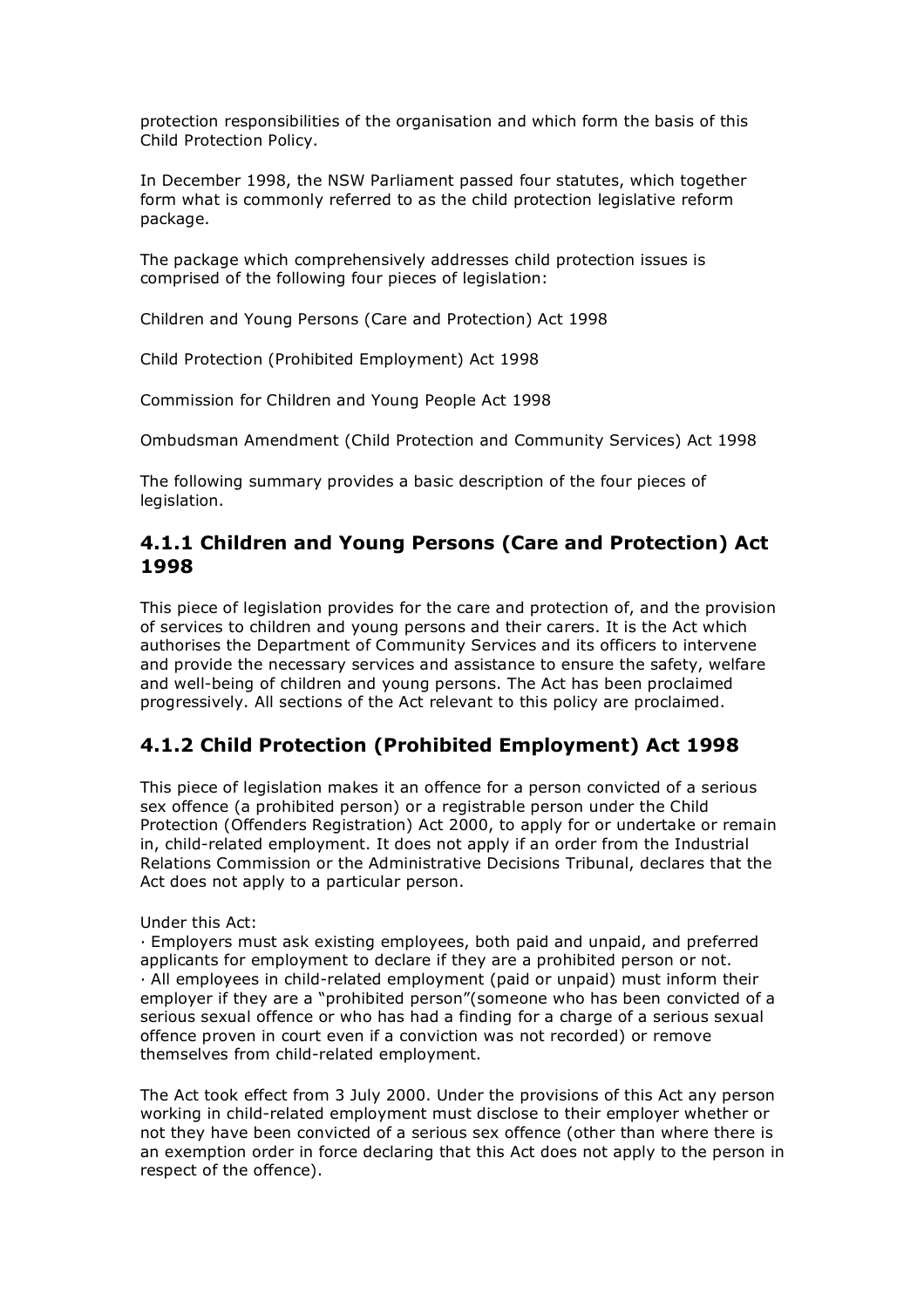## **4.1.3 Commission for Children and Young People Act 1998**

This Act, which established the Commission for Children and Young People, in part came into effect on 31 May 1999. Part 7 of the Act, dealing with employment screening for child-related employment, commenced on 3 July 2000. The Part 7 provisions require employers who engage persons in various fields of child-related employment to:

· check such prospective employees for:

- relevant criminal records

- relevant disciplinary proceedings
- apprehended violence orders issued against them; and

- previous employment or activities of the prospective employee; and

· make an assessment of the risk to children, arising from anything disclosed by any or all of the foregoing checks.

This screening is mandatory for persons applying to:

· work in paid child-related employment

· perform child-related work, services or duties as a minister of religion or as a member of a religious organisation, or

· work involving the fostering of children.

The checks that an employer must make are conducted through one of the six screening agencies approved by the Commission for conducting the initial record data checks. The screening agency for the Art Gallery of NSW checks is the NSW Department of Education and Training Screening Unit.

The employment screening provisions of this Act, together with the disclosure provisions of the Child Protection (Prohibited Employment) Act 1998, constitute the Working with Children Check.

Failure to comply with these provisions may result in criminal prosecution, imprisonment and/or financial penalties.

#### **4.1.4 Ombudsman Amendment (Child Protection and Community Services) Act 1998**

In 1997, Justice Wood released his final report from the Royal Commission into the NSW Police Service. The report recommended the introduction of a wide range of new child protection initiatives. Consequently new legislation has been introduced and the *Ombudsman Act 1974* was amended.

Under the amendment to the Ombudsman Act:

· Heads of agencies (including public authorities such as the Art Gallery) are required to report to the Ombudsman, within 30 days of becoming aware, any allegations or convictions of child abuse made against employees (paid or unpaid employees, whether or not they are employed to work directly with children). · Heads of agencies are required to conduct investigations (which can include preliminary inquiries or other inquiries and assessment) into child abuse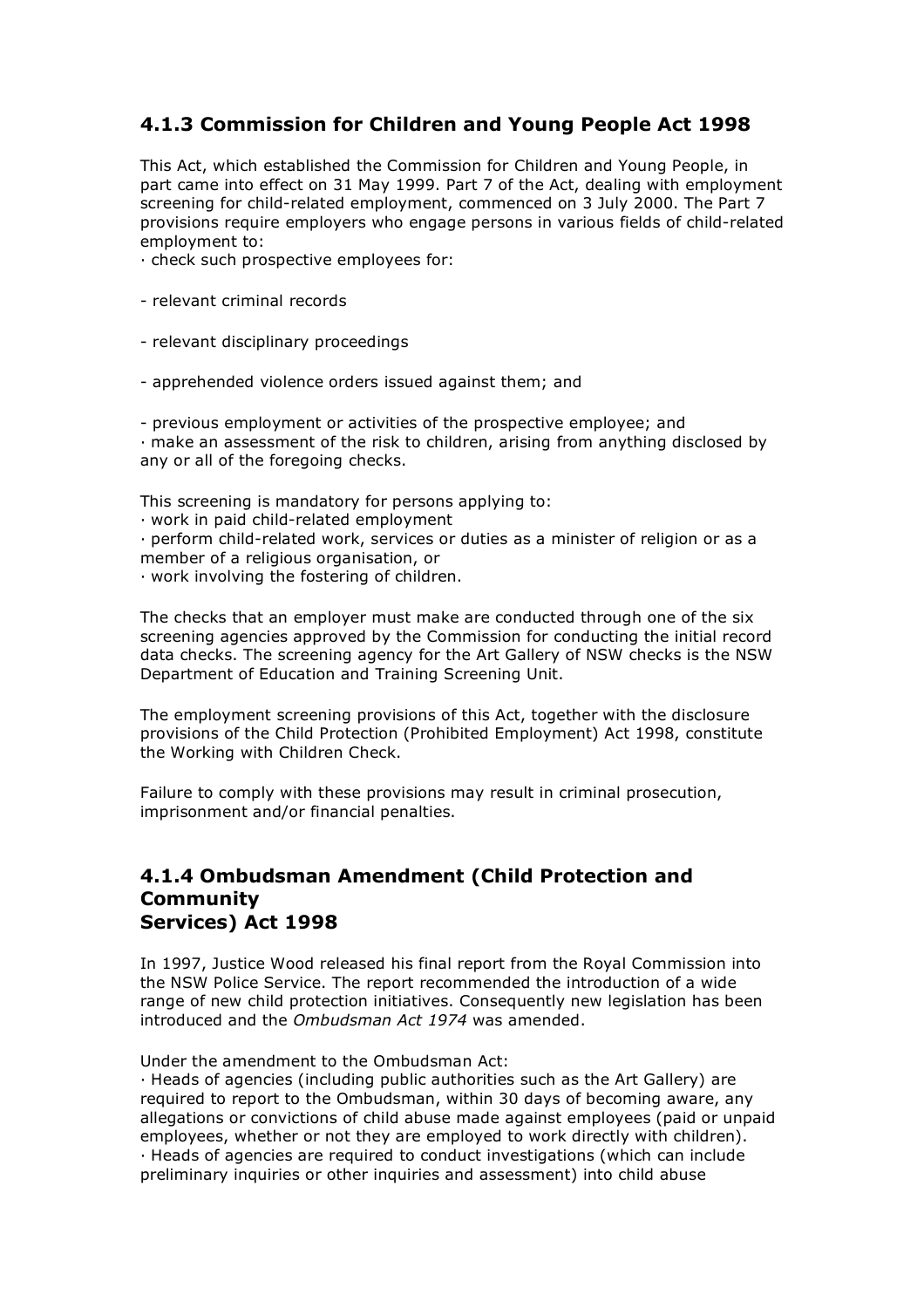allegations or convictions and to take appropriate actions as a result.

· Employees (paid and unpaid) are required to inform the head of the agency of any child abuse allegation or conviction against an employee, which occurs within or outside the workplace. Note for public authorities such as the Art Gallery it is only necessary to notify the Ombudsman of child abuse allegations or convictions which occur within the workplace.

· The Ombudsman is required to scrutinise the systems agencies have to prevent abuse of children and for responding to allegations or convictions of child abuse; monitor agency investigations and investigate complaints regarding agency handling of a response to an allegation or conviction of child abuse.

# **Appendix 4.2**

#### **4.2 NSW INTERAGENCY GUIDELINES FOR CHILD PROTECTION 2000**

The *NSW Interagency Guidelines for Child Protection Intervention 2000* sets out the coordinated roles and responsibilities of the government and non-government agencies in NSW that play a key role in the child protection response (the Guidelines are accessible through the website of the NSW Commission for Children and Young People at www.kids.nsw.gov.au under *Resources and Publications*). Whilst the Ministry for the Arts' organisations are not referred to in this document staff in management positions within the arts organisations should be aware of the content of the *Interagency Guidelines for Child Protection Intervention* to understand the role of the key organisations in the network dealing with child protection in NSW. This will also allow managers to recognise the boundaries of the role of their own organisation in dealing with child protection issues.

The following excerpt from the *NSW Interagency Guidelines for Child Protection Intervention* sets out the broad policy position of the NSW Government in relation to child protection.

This Child Protection Policy is compatible with the *NSW Interagency Guidelines for Child Protection Intervention.*

**Child Protection: The NSW Government Commitment** *NSW Interagency Guidelines for Child Protection Intervention,*2000 edition, page 1

The NSW Government believes that one of the primary concerns of any community should be the health and well-being of its children and young people. Children and young people should be able to grow up in an environment which enables them to develop physically, intellectually and socially in conditions of freedom and dignity.

The NSW Government is committed to a coordinated and comprehensive response to promote the protection of children and young people.

Effective care and protection incorporates community action to:

· Prevent and reduce the abuse and neglect of children or young people in the community

· Provide support to families experiencing difficulties

· Respond to reports of risk of harm so that the safety of children and young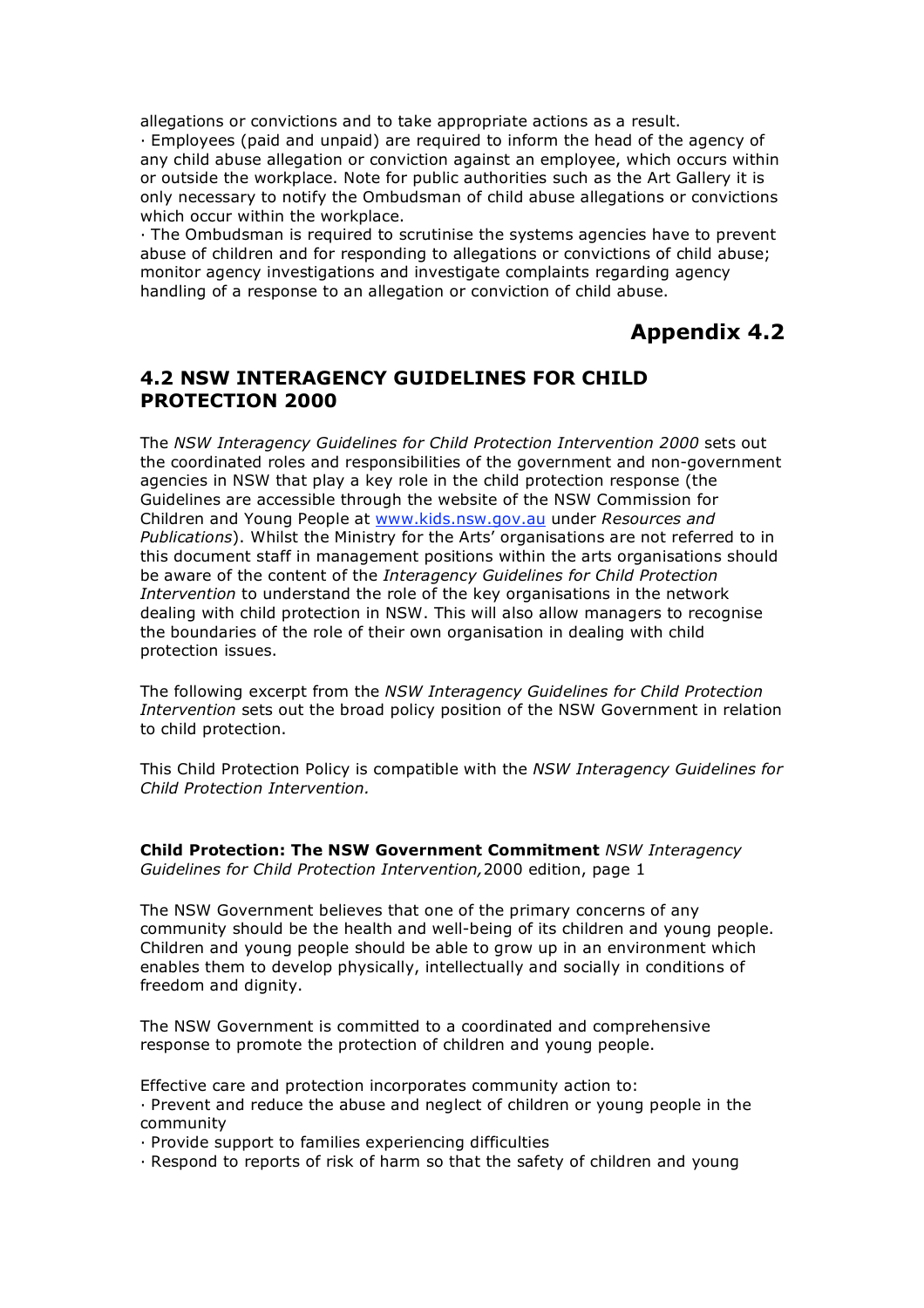people is effectively addressed and appropriate support is provided · Ensure offenders are appropriately sanctioned

The Government recognises that there are common features that enable consistent procedures to be developed and implemented within a best practice framework. It also recognises that physical abuse, emotional abuse, neglect and child sexual assault will require different and specialised responses.

# **Appendix 4.3**

## **4.3 Code of Conduct for Child Protection in the Workplace**

#### **Why is it important to adopt Code of Conduct for Child Protection in the Workplace?**

All staff can contribute to the safety welfare and well-being of children by adopting work practices which respect children's right to safety, protection and personal space and which demonstrate responsible and respectful adult behaviour towards children.

Such conduct is important for two key reasons:

1. All staff in contact with children in the workplace are accountable for their own behaviour with children

2. Respectful behaviour towards children by any adults can assist those children in differentiating respectful behaviour from abusive behaviour and this is very important for prevention of or early intervention in child abuse.

#### **What must staff do/not do in contact with children in the workplace?**

The following is a list of expectations of all staff in contact with children in the work place:

· As a general guide avoid physical contact with children in the workplace unless there is a legitimate reason for such contact for the child's own safety and welfare (eg. administering first aid, removing a child from impending danger, holding the hand of a lost distressed toddler, comforting a highly distressed child in a disaster situation, supporting the arm of a child with a disability so they can touch an interactive display). Physical contact for the child's safety and welfare should only be to the extent required for the child's safety or welfare and no more.

· Staff may use non-invasive physical greetings commonly accepted in the community if this is initiated by the child (eg. shake hands, high five with hands). Young children or children with an intellectual disability may attempt to initiate more intimate greetings such as hugging but staff are to sensitively discourage this by comments such as "we don't know each other very well, how about we shake hands".

· Never use physical force or restraint on a child unless this is necessary for the child's immediate safety or to prevent immediate serious harm or is necessary in defence of your own immediate physical safety. In such emergencies physical force or restraint should only be to the extent necessary to prevent serious harm from occurring. If staff are confronted with a situation of an older child threatening to harm others or wielding a weapon staff are advised to seek immediate assistance (from security or Police) rather than attempt to disarm the child.

· Never use corporal punishment of any kind as a method of discipline or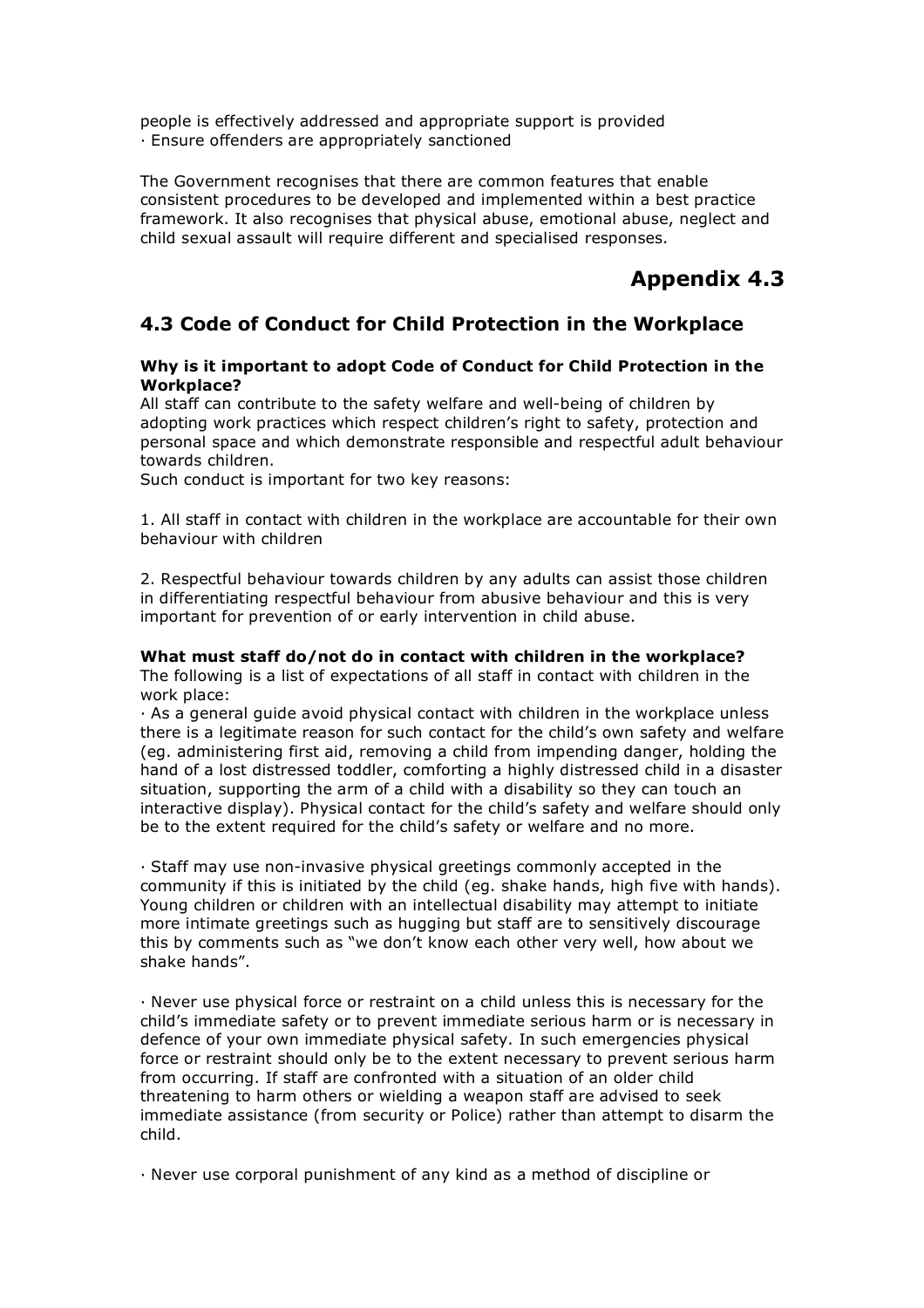behaviour management with any child.

· Avoid being alone with a child in any location that is not in visual contact by another adult unless there is a legitimate reason for doing so for the child's own safety and welfare. First aid should be administered in the presence of another adult (preferably one known to the child) unless it is an emergency and the delay in getting another adult would jeopardise the child's safety. Staff should not be alone with a child in a room with the door closed unless that room has a glass wall allowing visual contact by another adult.

· Never remove an item of clothing from a child's body unless this is necessary for the child's immediate safety to prevent serious harm (eg. to administer emergency first aid). The only exception to this is to assist young children in removing or replacing their shoes where they cannot do this for themselves and this is necessary to engage in an interactive activity program.

· In the presence of colleagues or consumers/customers including children avoid swearing and any language that is derogatory towards others (eg. language such as "rotten little shit" or "cheeky brat" or "slut" is not acceptable in the workplace)

#### **What should staff do to contribute to the protection of children in the workplace?**

Staff are required to contribute to the protection of children in the workplace by reporting inappropriate behaviour, misconduct and criminal activity involving children.

· Any staff member who becomes aware of an allegation or conviction of child abuse in the workplace against an employee (paid or unpaid) must promptly report this to the Human Resources Manager.

· Any staff member who witnesses or gets information about the misconduct of an employee (paid or unpaid) that may involve child abuse must promptly report this to the Human Resources Manager.

· Any staff member who becomes aware that an employee (paid or unpaid) has behaved towards a child or children in ways that contravenes requirements in Code of Conduct for Child Protection in the Workplace must promptly raise this with the Human Resources Manager.

· Staff members who are mandatory reporters under the *Children and Young Persons (Care and Protection) Act* must report their current concerns for the safety welfare and well-being of a child if they suspect upon reasonable grounds that the child is at risk of harm. Such concerns are to be raised promptly with the Human Resources Manager who will make the report to the NSW Department of Community Services.

· If a staff member in a child-related employment position believes s/he is or may be a Prohibited Person (ie. has a conviction for a serious sex offence) s/he must immediately inform the Director. It is an offence for Prohibited Persons to apply for, commence or remain in child-related employment.

Any staff member who becomes aware that an employee (paid or unpaid) is a Prohibited Person (ie. has a conviction for a serious sex offence) must immediately inform the Human Resources Manager.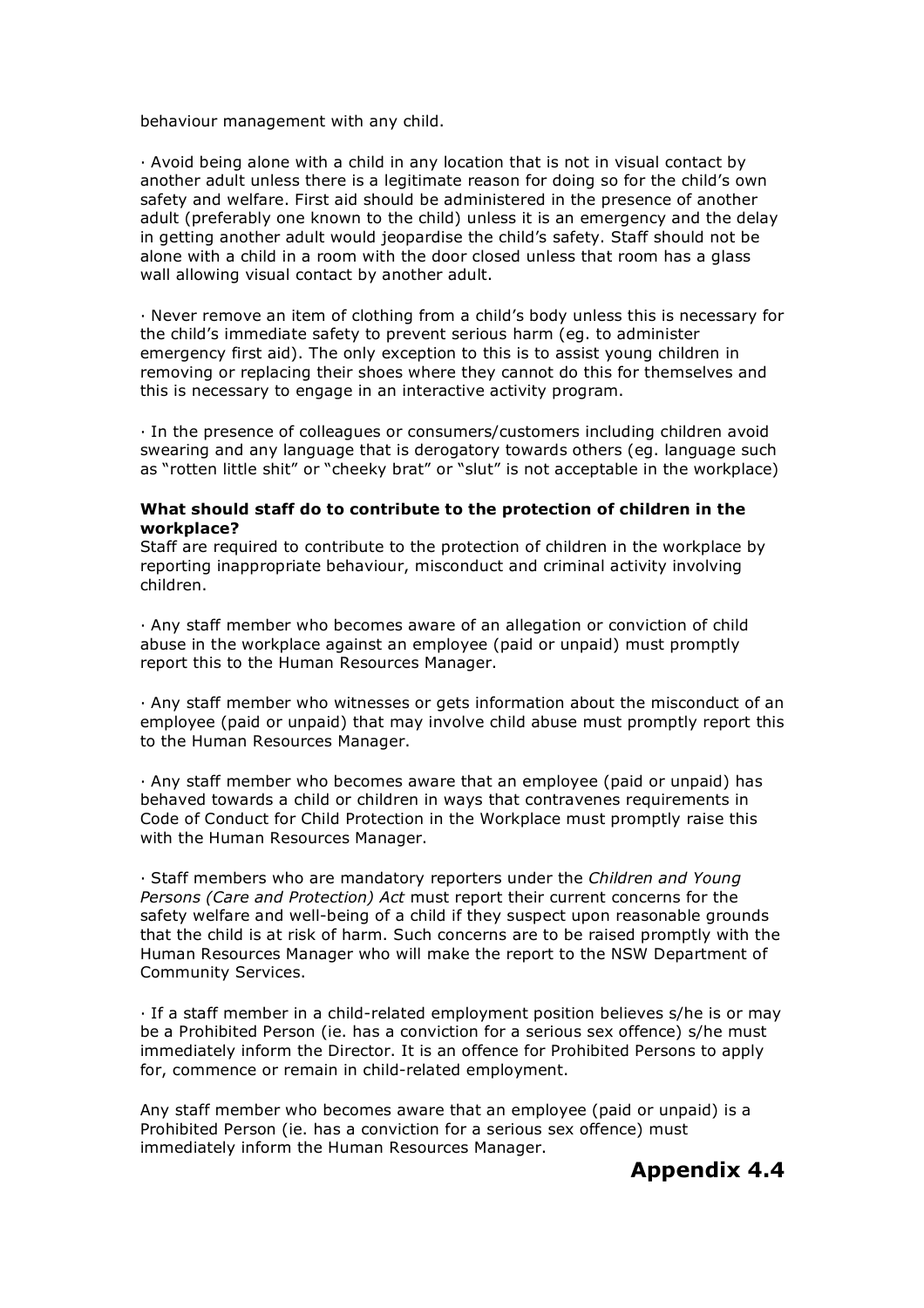#### **4.4 Responding to a Child's Disclosure of Abuse or Neglect**

Staff may find themselves in a range of situations where a child may disclose information about being abused or neglected. A young child may blurt something out in the context of a discussion, story or activity. An older child may seek out an adult who they perceive will be helpful and they may approach a staff member for this reason. In an emergency situation a child may simply approach any available adult.

Although this is not a common experience for staff, any adult working in contact with children should have basic knowledge about the most appropriate way to respond to a child's disclosure.

The following are the key points to remember if a child discloses information about being abused or neglected.

- · Listen to the child attentively
- · Do not ask probing questions
- · Use a calm reassuring tone and talk at the child's level
- · Believe the child

· Don't make promises you cannot keep (such as saying they will not have to go home or the police will fix it)

· Avoid expressing doubt, judgment or shock.

Convey the following messages to the child:

- · it is not their fault, it is never the child's fault
- · it was right to tell
- · other children have been in this situation,
- · they are not alone
- · it is not OK for adults to harm children no matter what.

Tell the child you will need to talk to other people whose job is to help children be safe. If the situation allows ask the child what they want to do while you ring up to get some help started for them.

Do not alert the alleged abuser about the disclosure.

Report the information immediately to the Human Resources Manager who will promptly make a report to the Department of Community Services Helpline.

Write down what the child told you as soon as you can (when you are away from the child), using the child's own words.

# **Appendix 4.5**

## **4.5 Key Identified Positions within the Organisation**

#### **Overview**

The child protection legislation places requirements upon organisations to identify positions to assist in the protection of children. There are essentially three key groups which need to be identified:

1. Child-related Employment positions

2. *Risk of Harm* Mandatory Reporters

3. Management Positions that Oversee and Implement the Organisation's Investigation and Reporting Responsibilities (as per the Child Protection